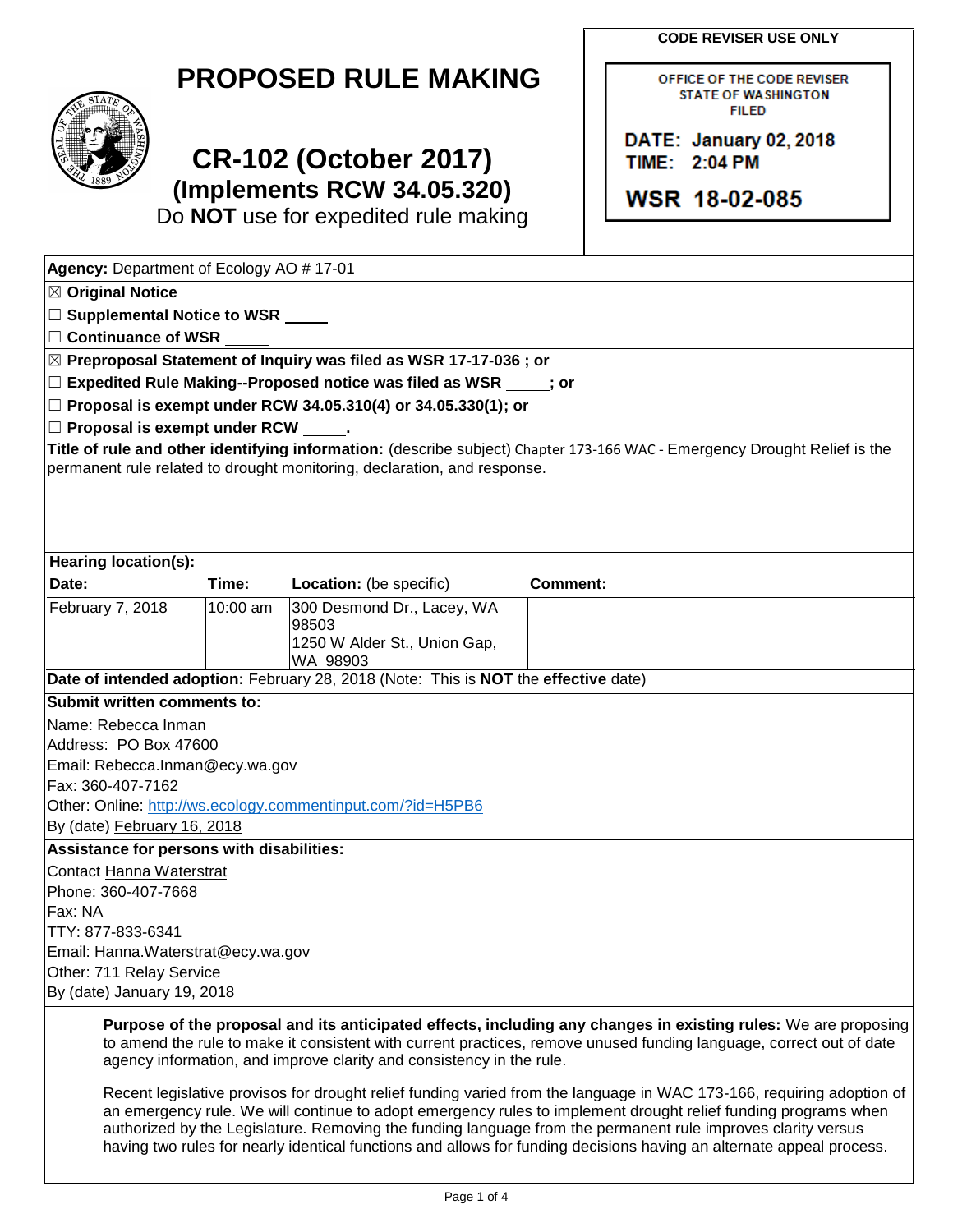| Reasons supporting proposal: See "Purpose of the proposal" above for this information. |                                                  |                                                                                                                               |                              |  |  |  |  |
|----------------------------------------------------------------------------------------|--------------------------------------------------|-------------------------------------------------------------------------------------------------------------------------------|------------------------------|--|--|--|--|
|                                                                                        |                                                  |                                                                                                                               |                              |  |  |  |  |
|                                                                                        |                                                  |                                                                                                                               |                              |  |  |  |  |
|                                                                                        | Statutory authority for adoption: RCW 43.83B.420 |                                                                                                                               |                              |  |  |  |  |
|                                                                                        | Statute being implemented: RCW 43.83B            |                                                                                                                               |                              |  |  |  |  |
|                                                                                        |                                                  |                                                                                                                               |                              |  |  |  |  |
| Is rule necessary because of a:                                                        |                                                  |                                                                                                                               |                              |  |  |  |  |
| Federal Law?                                                                           |                                                  |                                                                                                                               | $\Box$ Yes<br>⊠ No           |  |  |  |  |
| <b>Federal Court Decision?</b>                                                         | Yes<br>П<br>$\boxtimes$ No                       |                                                                                                                               |                              |  |  |  |  |
| <b>State Court Decision?</b>                                                           |                                                  |                                                                                                                               | $\Box$ Yes<br>$\boxtimes$ No |  |  |  |  |
| If yes, CITATION:                                                                      |                                                  |                                                                                                                               |                              |  |  |  |  |
|                                                                                        |                                                  | Agency comments or recommendations, if any, as to statutory language, implementation, enforcement, and fiscal                 |                              |  |  |  |  |
| matters: N/A                                                                           |                                                  |                                                                                                                               |                              |  |  |  |  |
|                                                                                        |                                                  |                                                                                                                               |                              |  |  |  |  |
|                                                                                        |                                                  |                                                                                                                               |                              |  |  |  |  |
|                                                                                        |                                                  |                                                                                                                               |                              |  |  |  |  |
|                                                                                        |                                                  | Name of proponent: (person or organization) Department of Ecology                                                             | $\Box$ Private               |  |  |  |  |
|                                                                                        |                                                  |                                                                                                                               | $\Box$ Public                |  |  |  |  |
|                                                                                        |                                                  |                                                                                                                               | ⊠ Governmental               |  |  |  |  |
|                                                                                        | Name of agency personnel responsible for:        |                                                                                                                               |                              |  |  |  |  |
|                                                                                        | Name                                             | <b>Office Location</b>                                                                                                        | Phone                        |  |  |  |  |
| Drafting:                                                                              | Rebecca Inman                                    | 300 Desmond Dr., Lacey, WA 98503                                                                                              | 360-407-6450                 |  |  |  |  |
| Implementation:                                                                        | Jeff Marti                                       | 300 Desmond Dr., Lacey, WA 98503                                                                                              | 360-407-6627                 |  |  |  |  |
| Enforcement:                                                                           | <b>Rusty Post</b>                                | 300 Desmond Dr., Lacey, WA 98503                                                                                              | 360-407-6625                 |  |  |  |  |
| If yes, insert statement here:                                                         |                                                  | Is a school district fiscal impact statement required under RCW 28A.305.135?                                                  | $\Box$ Yes<br>$\boxtimes$ No |  |  |  |  |
|                                                                                        |                                                  |                                                                                                                               |                              |  |  |  |  |
|                                                                                        |                                                  | The public may obtain a copy of the school district fiscal impact statement by contacting:                                    |                              |  |  |  |  |
| Name:                                                                                  |                                                  |                                                                                                                               |                              |  |  |  |  |
| Address:                                                                               |                                                  |                                                                                                                               |                              |  |  |  |  |
| Phone:                                                                                 |                                                  |                                                                                                                               |                              |  |  |  |  |
| Fax:                                                                                   |                                                  |                                                                                                                               |                              |  |  |  |  |
| TTY:                                                                                   |                                                  |                                                                                                                               |                              |  |  |  |  |
| Email:                                                                                 |                                                  |                                                                                                                               |                              |  |  |  |  |
| Other:                                                                                 |                                                  |                                                                                                                               |                              |  |  |  |  |
| Is a cost-benefit analysis required under RCW 34.05.328?                               |                                                  |                                                                                                                               |                              |  |  |  |  |
| $\Box$ Yes: A preliminary cost-benefit analysis may be obtained by contacting:         |                                                  |                                                                                                                               |                              |  |  |  |  |
| Name:                                                                                  |                                                  |                                                                                                                               |                              |  |  |  |  |
| Address:                                                                               |                                                  |                                                                                                                               |                              |  |  |  |  |
| Phone:<br>Fax:                                                                         |                                                  |                                                                                                                               |                              |  |  |  |  |
| TTY:                                                                                   |                                                  |                                                                                                                               |                              |  |  |  |  |
| Email:                                                                                 |                                                  |                                                                                                                               |                              |  |  |  |  |
| Other:                                                                                 |                                                  |                                                                                                                               |                              |  |  |  |  |
| $\boxtimes$ No:                                                                        |                                                  | Please explain: A preliminary cost benefit analysis is not required because this rulemaking meets the following               |                              |  |  |  |  |
|                                                                                        |                                                  | exemptions: RCW 34.05 .328 (5)(b)(ii) rules relating to internal governmental operations that are not subject to violation by |                              |  |  |  |  |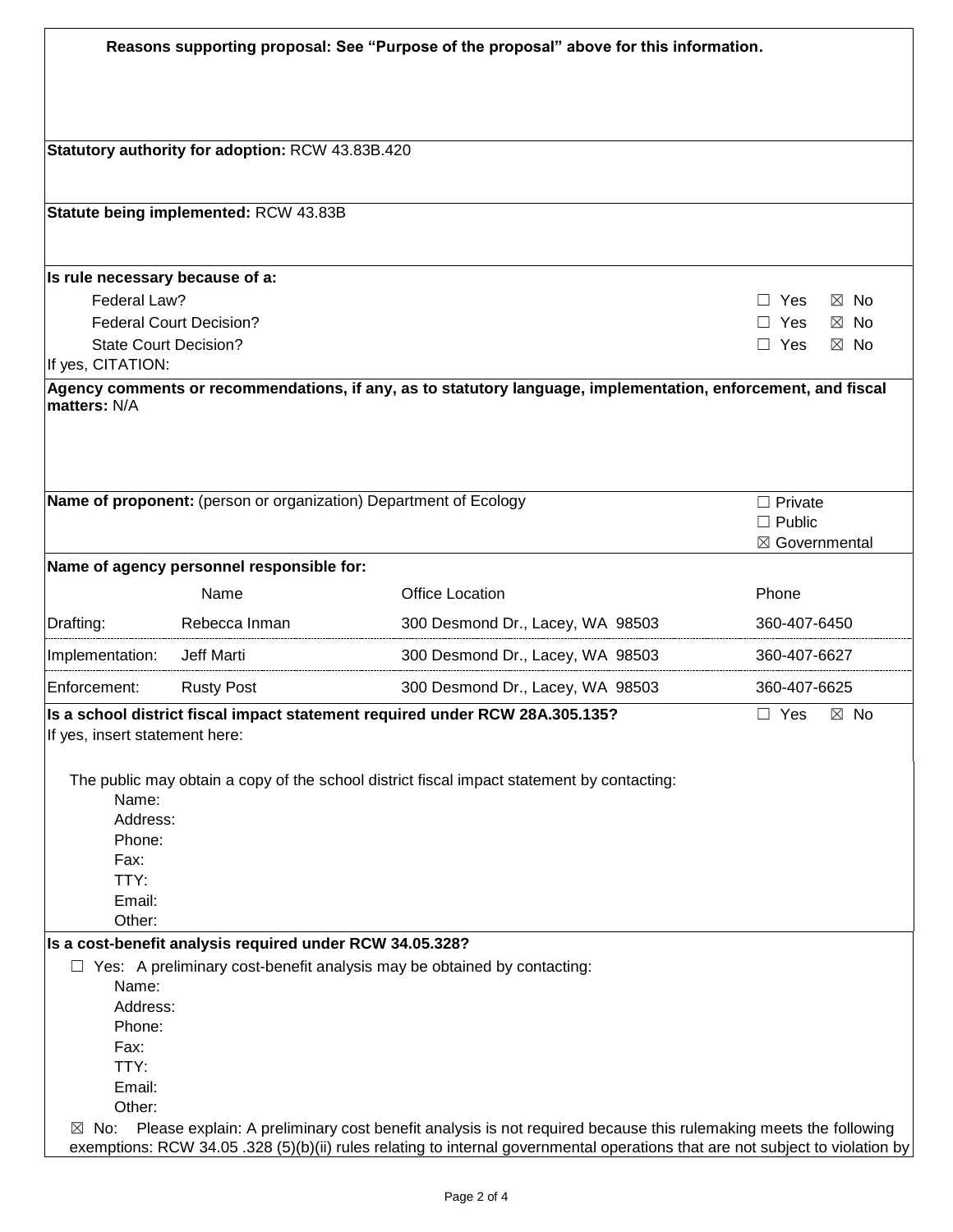nongovernmental party, and RCW 34.05 .328 (5)(b)(iv) rules that only correct typographical errors, make address or name changes, or clarify language of a rule without changing its effect (adds clarity to the rule language).